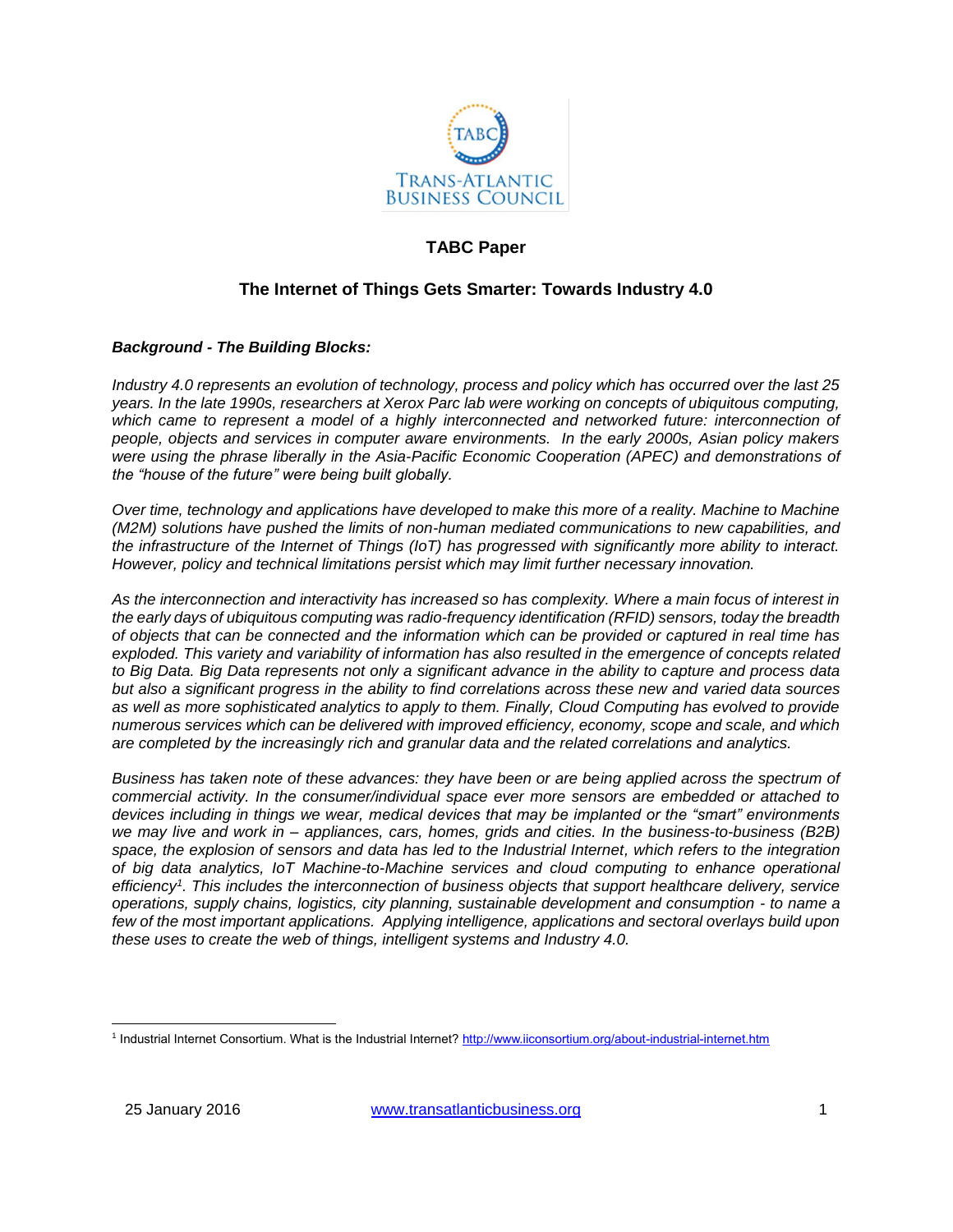#### **Industry 4.0: Developments on the Ground**

Industry 4.0/Industrial Internet is a high priority on the political agenda globally and in Europe as the next innovation in the digital transformation of manufacturing. This transformation, however, is more comprehensive and holistic than the advances in production, supply management and process tasking that were reflected in concepts like "just in time" manufacturing. In the U.S., Industrial Internet research and work is being led by the Smart Manufacturing Leadership Coalition as well as other numerous initiatives supported by the federal government<sup>2</sup>. U.S. industry is also looking to meet the new challenges of the digitalisation of industries. For example, in the spring of 2014, U.S. companies founded the Industrial Internet Consortium (IIC) to bring together all the relevant players across technologies to develop best-case practices, use cases, influence standards etc. IIC counts more than 120 members.

Among EU member states, Germany has shown a strong dynamic for several years in setting up an industrial platform called "Industrie 4.0" that bundles competencies and interests of companies active in ICT, automation, IT Services and in machine and plant construction. Industry 4.0 is a pioneering project that was originally conceived in the framework of the German Federal Government's High-Tech Strategy, focusing on the use of information and communication technology in manufacturing lifecycles. Also called the "4<sup>th</sup> Industrial Revolution," it aims to increase the industrial value creation through the use of cyber-physical systems in production processes<sup>3</sup>. Driven by the associations ZVEI, VDMA and BITKOM, the platform Industrie 4.0 aims to develop and apply technologies from IoT, Internet of Services (IoS) and Web of Things (WoT)<sup>4</sup> into the future manufacturing and production facilities which will be demonstrated by specific usecases in different industry segments.

Currently, there is no coordination across Europe of developments around Industry 4.0/Industrial Internet and emerging technologies. In the UK, for example, the policy focus has been on the wide potential of Internet of Things (IoT) with a recent report by the Government Chief Scientist<sup>5</sup> on the internet of things' ability to transform the way we live and deliver significant benefits to the economy. The UK communications regulator Ofcom has consulted on various policy issues e.g. spectrum, standards, data security/privacy and what role Ofcom should play in enabling the success of the IoT industry. On the industry side, HyperCat is a consortium and standard driving secure and interoperable IoT for industry, based out of the UK.

 $\overline{\phantom{a}}$ <sup>2</sup> Kurfuss, Thomas (December 2014). Industry 4.0: Manufacturing in the United States. *Bridges, vol 42*. <http://ostaustria.org/bridges-magazine/item/8310-industry-4-0>

<sup>&</sup>lt;sup>3</sup> Innovations in this field will enable machines and products to independently communicate with each other and exchange commands in real-time, which will lead to a digitalization and flexibilisation of (mass) production lifecycles. The flow of real-time communication between persons, objects, machines and systems creates the basis for cross-sectorial value creation as well as an efficient cost and resources management.

<sup>4</sup> Where the primary concern of Internet of Things (IoT) has been on how to connect objects together at the network layer, the Web of Things (WoT) regroups research and industrial initiatives looking into building an application layer for physical objects to foster their reusability and integration into innovative 3rd party applications. The WoT brings in all resources and interactions involving devices, data, and people on the Web. Correspondingly, it brings into focus a wide variety of challenges and opportunities and paves the way to a variety of exciting applications for individuals and industries. The Web of Systems (WoS) is the combination of Internet of Things with smart networked devices and domain know how

<sup>5</sup> Government Office for Science and The Rt Hon Oliver Letwin MP (18 November 2014). Vision set for UK to become a world leader in the internet of things [Press Release]. [https://www.gov.uk/government/news/vision-set-for-UK-to-become-a-world-leader-in-the](https://www.gov.uk/government/news/vision-set-for-UK-to-become-a-world-leader-in-the-internet-of-things)[internet-of-things](https://www.gov.uk/government/news/vision-set-for-UK-to-become-a-world-leader-in-the-internet-of-things)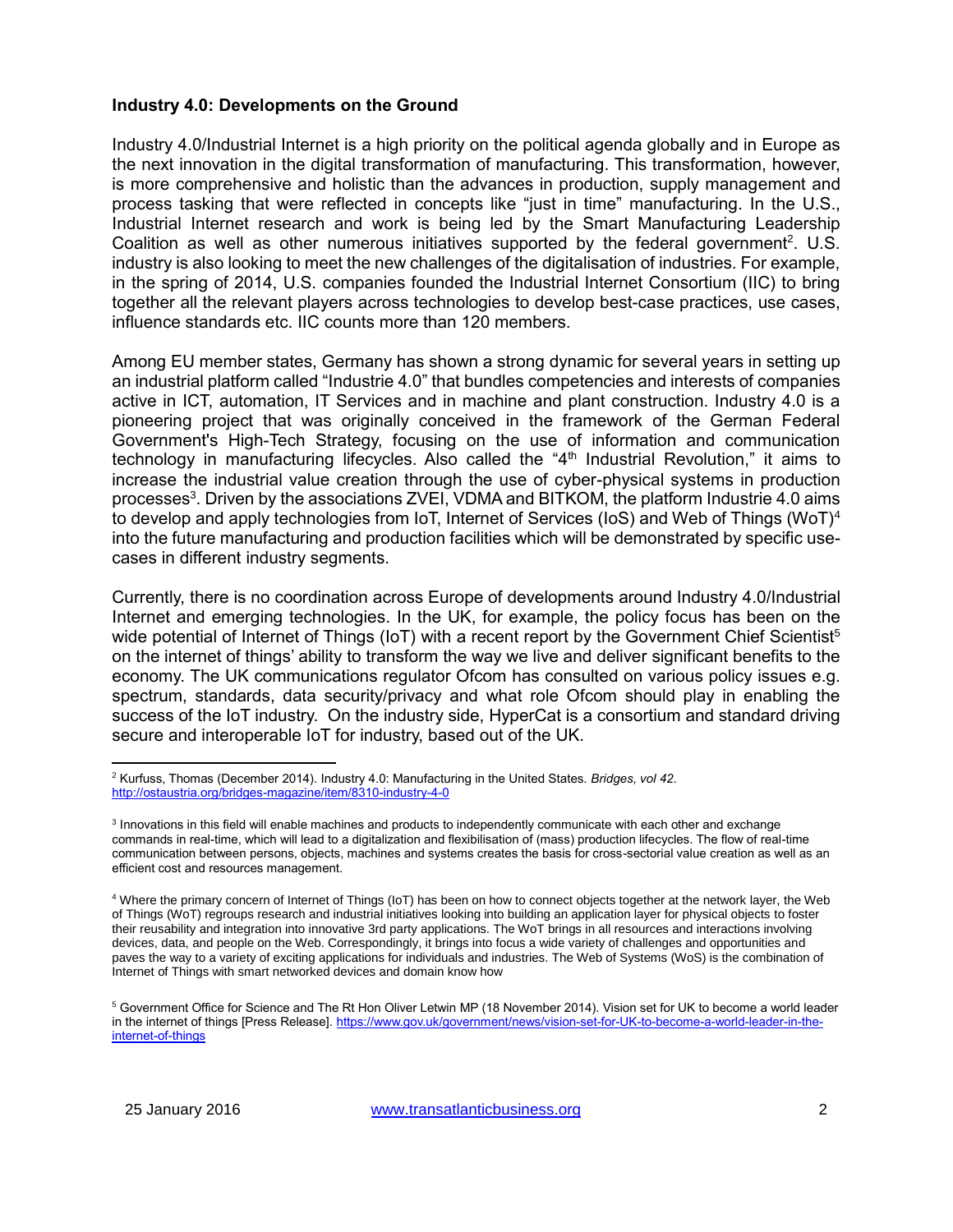In Italy, the National Regulatory Authority AGCOM has consulted on various aspects related to Machine-to-Machine services and has consequently established a stakeholder forum to monitor on a permanent basis the developments of the IoT market, with the aim of evaluating the need of regulatory interventions in various fields (e.g. investments in infrastructures, connectivity, standards, verticals) to boost, or possibly remove barriers to, the services development. In addition Italian Privacy Authority has launched a public consultation in order to collect information on privacy issues related to Internet of Things. The Italian Privacy Authority aims at assessing the phenomenon as a whole in order to evaluate the definition of measures to ensure users transparency in the use of their personal data and to protect them against possible abuses. These are just a few examples of the several initiatives taking place at the member state-level. $6$ 

On the EU level, the importance of Industry 4.0/Industrial Internet has also been acknowledged. In the recent Communication on "A Digital Single Market Strategy for Europe", the European Commission recognised the central role of Internet of Things, Big Data tools and Cloud Services for economic growth and competitiveness, innovation, and digitisation across all economic sectors.

Furthermore, in its [conclusions](http://data.consilium.europa.eu/doc/document/ST-8993-2015-INIT/en/pdf) of May 21, 2015, the Competitiveness Council emphasised specifically 'the need to promote a simple and predictable regulatory framework that boosts innovation in the digitalisation of industry and the removal of all unjustified or disproportionate regulatory or non-regulatory obstacles to exploiting the full potential of a digital transformation of industry and cross-border e-commerce'. The Council is looking at the digitization of the Industry, focussing on the issue of standardization, interoperability, the commercial use of data, etc. and declared its support of the Commission's intention to work together with the industry to identify and promote European standards on the international level<sup>7</sup>.

### **The Policy Challenges:**

With these new advancements happening, as with many fast moving technologies, challenges exist for policy makers: Do existing policies apply? Are they sufficient? Are new frameworks needed? What is the appropriate approach to facilitate the innovation, adoption and implementation of the technology to allow society to benefit from its potential, while addressing the risks which may occur related to some of its applications?

Europe's overall progress in adapting to this new form of industrialization is hampered by the lack of a common approach across technologies to support industry's further digitalization. Based on initial considerations mentioned in a communication of the European Commission in January 2014<sup>8</sup>, Europe needs a vision and an integrated cross-sectorial approach to regain industrial leadership based on a fully digitized industry. The lack of an integrated strategy in the IoT

 $\overline{\phantom{a}}$ <sup>6</sup> European Commission, DG Connect, Components and Systems (30 June 2015). Background Paper for the Round-Table of Leaders of European Initatives on "Digitising European Industry". Brussels, Belgium

<sup>7</sup> Council of the European Union (21 May 2015). Digital Single Market policy: draft conclusion on the digital transformation of European industry.<http://data.consilium.europa.eu/doc/document/ST-8993-2015-INIT/en/pdf>

<sup>8</sup> European Commission, Directorate-General (DG) for Internal Market, Industry, Entrepreneurship and SMEs (22 January 2014). For a European Industrial Renaissance [Communication][. http://ec.europa.eu/growth/industry/policy/renaissance/index\\_en.htm](http://ec.europa.eu/growth/industry/policy/renaissance/index_en.htm)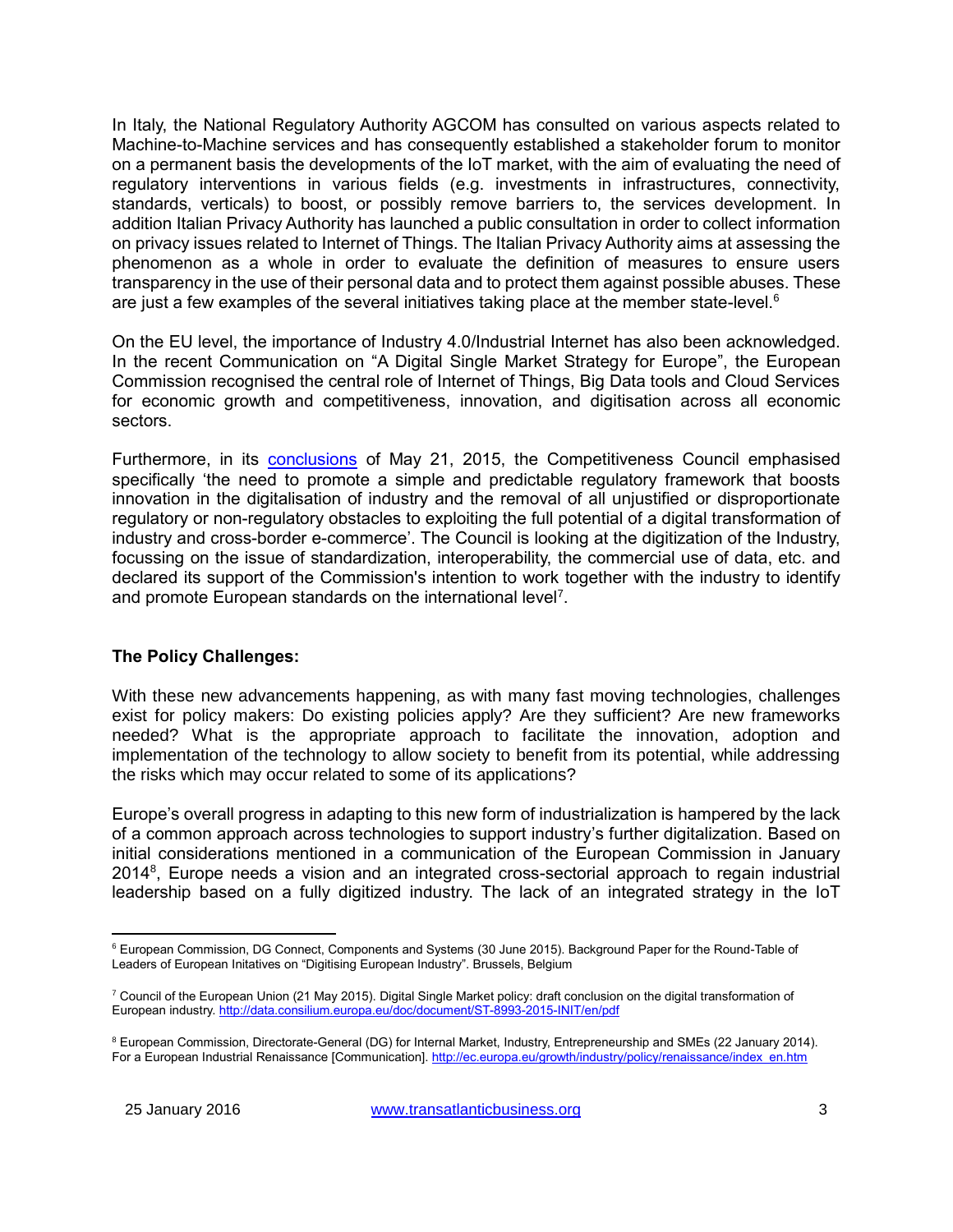technology solution space is puzzling.

More efforts are needed to build integrated industrial systems. Today, policy makers and industry continue to work together around European Commission initiatives that function still too much as fragmented silos when addressing new technological and regulatory fields like RFID, the Internet of Things, and Cloud Computing. R&D PPPs (Public Private Partnerships) for Robotics, FoF (Factories of the Future), SPIRE (Sustainable Process Industry through Resource and Energy Efficiency), FI (Future Internet), as well as the recently launched PPPs around Big Data Value (BDV), 5G and the JTI ECSEL (Electronic Components & Systems for European Leadership) function independently. There is also "Advanced Manufacturing" – which can be mentioned for completeness - as one of the KETs the Key Enabling Technology initiative of DG ENTR, and the European Institute of Innovation and Technology (EIT) Knowledge and Innovation Communities (KIC) on value added manufacturing in the pipeline. All of these technologies and related initiatives are components of the future digital environment and require cross-sectorial coordination across policy makers and industries.

Government will be relevant not only as policy-maker and regulator but also as enabler and adopter. From ensuring compatible regulatory regimes on security and privacy to transparent and predictable market access regimes, public sector services must be leading adopters of emerging technologies.

Failure to recognize the interconnected and interdependent nature of these technologies and related business models may result in policy and regulatory frameworks that needlessly impede innovation through unnecessary burdens or unintended consequences. At a minimum, close coordination, collaboration and cooperation is required across all government policy makers and actors (both users and providers). This coordination, cooperation and collaboration needs to also extend across stakeholders to include businesses which develop the technology, its applications and related business models, as well as those that need to implement or use these technologies, including businesses and consumers/citizens/individuals.

### **Policy Considerations:**

### *Infrastructure and M2M*

Industrial Internet / M2M / Industry 4.0 require constantly available as well as high-performance communication infrastructures, with reliable and stable speeds providing advanced Quality of Service, short latency and short provisioning times. This can only be realized if quality differentiation in traffic delivery services is allowed. For instance in the United States, net neutrality regulations do not apply to services that offer connectivity bundled with e-readers, heart monitors, or energy consumption. Another example of services excluded from the net neutrality regulations are limited-purpose devices such as automobile telematics. Therefore, the US and Europe should ensure a well-balanced net neutrality regime that can secure the technical requisites associated to such innovative services needed in the current digitization of traditional industries.

Strong incentives for continued investment in the EU and U.S. in secure and high-speed communication infrastructure is necessary to meet the demands of a digital economy and the exponential demands coming up in the Industrial Internet context in particular. There are significant differences in deployment and access to such infrastructure in different regions on both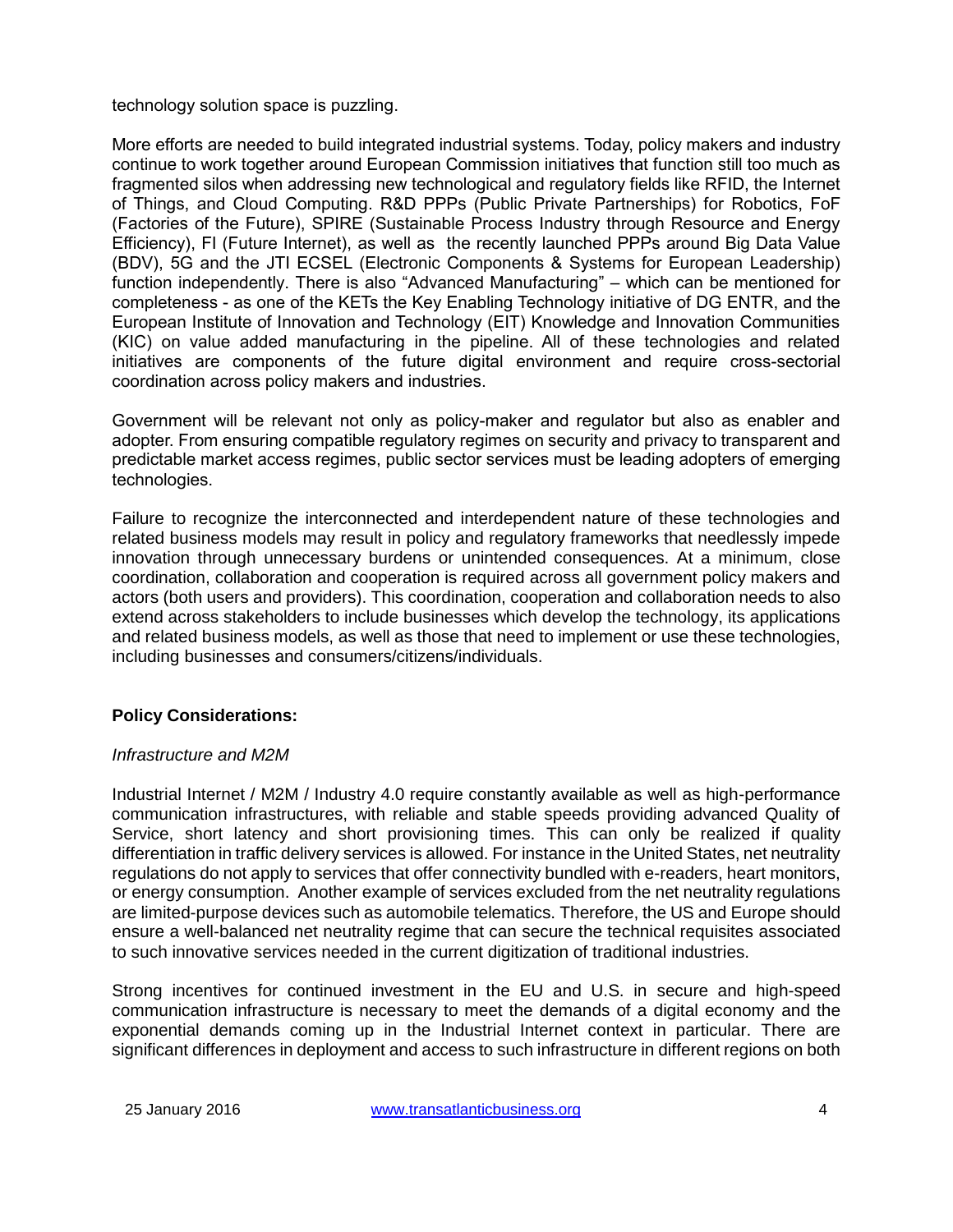continents, with some areas well served and some not. These gaps must be closed to drive global competitiveness. By investing in new network infrastructures a strong ICT sector will follow, boosting efficiency, innovation, growth and employment across all sectors of the economy.

A common vision for the sector that would promote an equally flexible and investment-friendly regulatory environment on both sides of the Atlantic is crucial. In the case of the EU, the Digital Single Market (DSM) strategy recognizes the need for simpler and more proportionate regulation in those areas where infrastructure competition has emerged at regional or national scale. More emphasis is needed on policies that promote dynamic outcomes such as investment and innovation by all parties. Current regulatory frameworks were not created thinking of M2M/IoT services. Therefore policy makers should have a flexible approach to smoothly adapt current rules to innovative M2M/IoT services.

One element that will be critical for the development of the Industrial Internet will be related to the ability for the commercial provision of seamless cross border services and the facilitation of the movement of data. For instance, compatible legal frameworks will allow efficiency of interconnected, cross border value chains.

Governments and regulators should ensure a policy framework based on a light-touch, procompetitive regulatory approach that incentivizes investment and enables the development of new business models for all players. Governments and industry members also need to continue to work to strengthen the protection of customer data. Regulation should also avoid technology restrictions given convergence trends (including telecoms-media) while relying on sustainable competition. Excessive or technology biased regulation can stifle innovation, raise costs, limit investment and harm consumer welfare.

Allocation of sufficient spectrum in an internationally harmonized manner will also be critical. Internationally harmonized spectrum is essential to enable wireless M2M/IoT technology for global deployment, ensuring interoperability and driving down costs to increase economies of scale. Nevertheless, a balance should be reached between unlicensed and licensed spectrum avoiding any market distortions between both. This will enable spectrum sharing between M2M/IoT applications, driving spectrum efficiencies, helping promote innovation and competition. Some M2M/IoT services usually have very long life cycles based on 2G/3G technologies. There will be an increasing need for international spectrum coordination to adequately protect these services from any disruptions worldwide.

With the expected explosion of M2M/IoT devices, sufficient identifying resources must be available (such as IP addresses and resource identifiers) to ensure there is structural capacity to accommodate newly connected devices. Today, local telephone numbers (E.164) are the most widely deployed numbering resource used to connect to mobile networks. Some traditional consumer protection requirements commonly associated with E.164 numbers are not needed or appropriate in the IoT context, for instance number portability, possibility to call emergency services and Calling Line Identification (CLI) rules. However, there is concern that M2M/IoT technology will subsume their availability. International mobile subscriber identity (IMSI) numbers (E.212) offer a solution to increasing numbering resources. Government regulators should ensure that IMSI's or other suitable resource identifiers are permissible and interoperable with local mobile networks to enable traditional mobile and M2M/IoT growth. Policies providing an IPv6 friendly environment will also open an effectively limitless range of "things" to be globally addressed thus further enabling new IoT and M2M applications."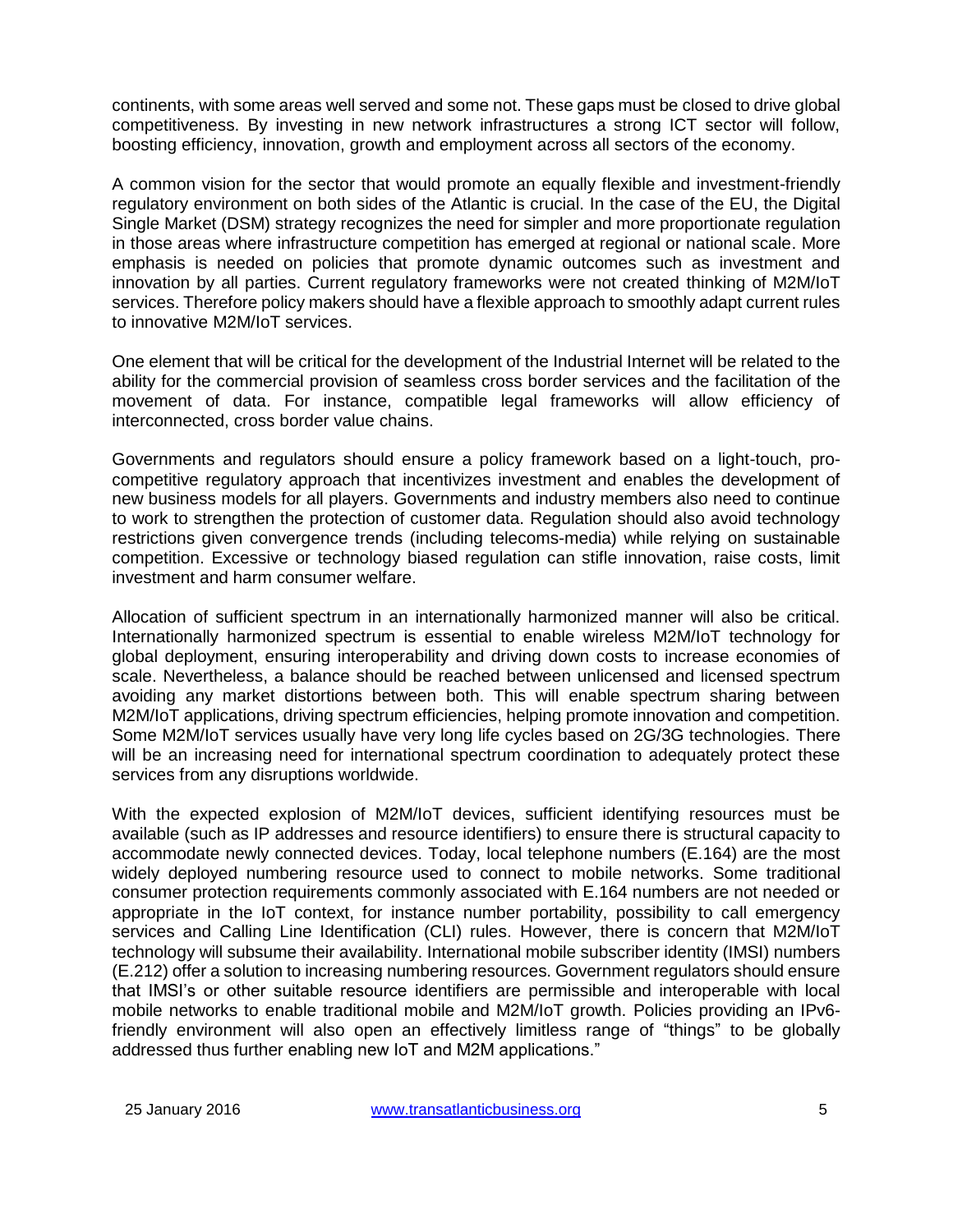M2M/IoT tax burdens should be minimized as these services are usually characterized by very low Average Revenues Per User (ARPUs) and could harm seriously their current low profitability. Additionally, if any taxation or fee is required, it should be balanced across the M2M/IoT value chain.

### *Privacy*

A policy issue of great concern to individuals is the need to appropriately protect their personal data and provide assurances of privacy. This issue is predicated on the nature of the information being collected and used. We note that in many B2B/Industrial applications no personal data is involved and those applications do not raise privacy implications.

The concept of Industry 4.0 or the Industrial Internet consists of a number of known and applied standards and technologies - it should be supported by reliable and coherent policy, and (only) where necessary supported by a regulatory approach. Existing policy and regulatory approaches on data protection are already applicable to IoT, although concepts of how to apply those rules should be considered in light of the need to expand use of these technologies throughout economic sectors. As in all regulatory constructs, they should be applied in a consistent manner to enhance legal certainty. Furthermore, general data protection regulations should apply consistently across all IoT providers - mobile operators, device manufacturers, online platformsin a service and technology-neutral way.

As regulators review the application of existing rules and data protection frameworks, they should examine them through the filter of the potential impact on the IoT. The IoT is characterised by data originating and combined from a variety of sensor based sources, from ubiquitous devices – a growing number without user interfaces – and free flow of data across devices and systems for individual and/or organizational applications. As such, data protection legislation should consider the context of data use and reasonable expectations of users, and not take overly-prescriptive approaches to purpose limitation, notice, consent, profiling and cross border transfer. Policy makers need to consider the context and develop frameworks that can enable those flows which pose no risk to privacy while assuring appropriate mitigation of risk on those that may implicate privacy or other individual interests. Industry should continue to work within cross sectorial associations as well as in partnership with policy makers to consider what changes may be required to practices of security and privacy in relation to evolving uses of these technologies. There are already initiatives underway such as the Alliance for Internet of Things Innovation ('AIOTI'), which has been set up by the European Commission and has made a number of policy recommendations on how industry can address potential privacy challenges associated with IoT.

### *Security*

Security is critical across all uses of the Industrial Internet, the development of Industry 4.0 and IoT technologies. Protection of proprietary information – like a manufacturer's supply-chain dashboard – is essential to ensure only authorized employees have access and prevent unauthorized individuals (inside or outside of the company) from copying or changing data. Policymakers, system owners, and system managers must consider the dynamic structure of systems that are distributed across multiple locations spanning the globe while transferring information between devices identified at times only by private IP addresses. In contrast to service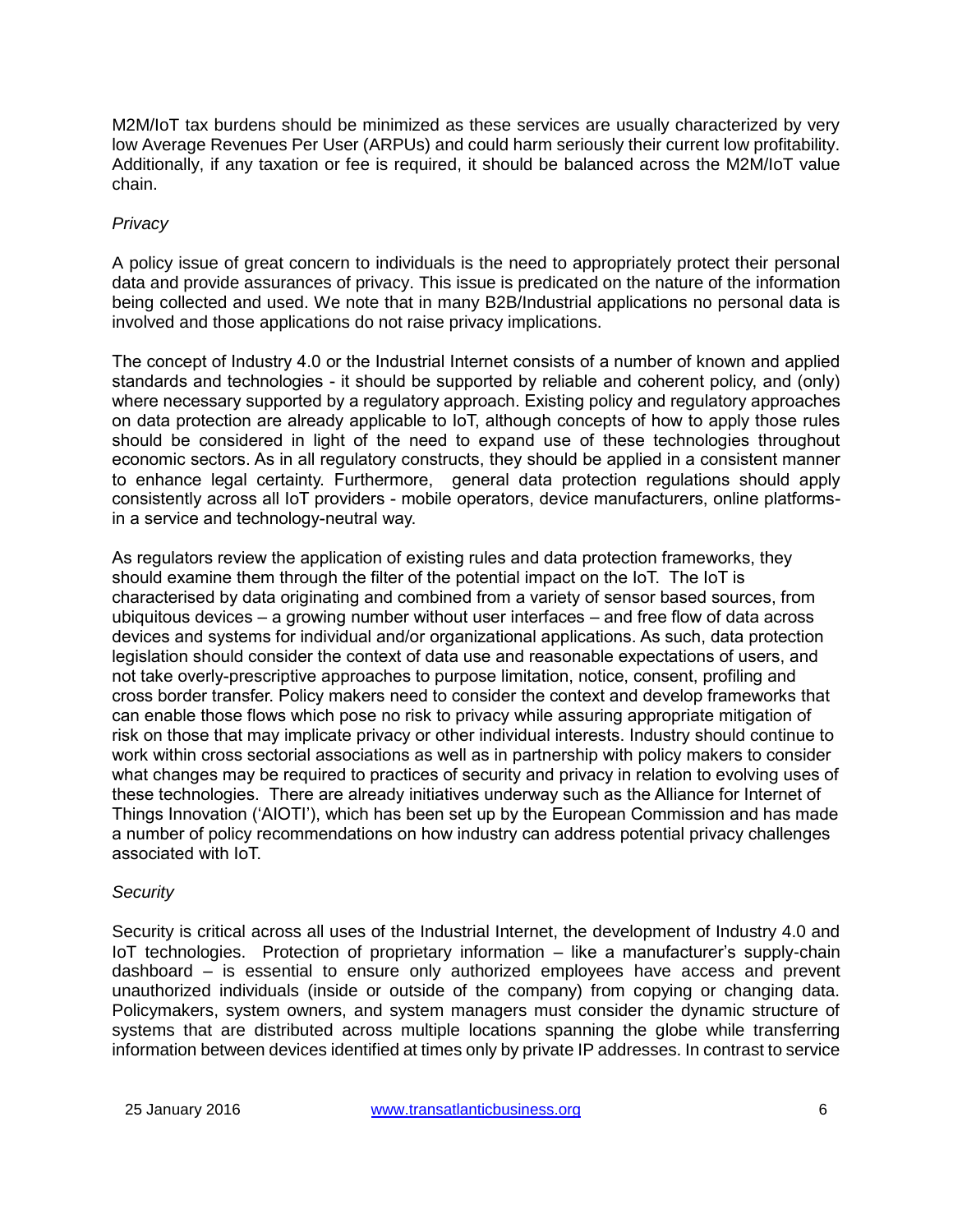providers managing information transfers between public IP addresses, managers of private IP networks must choreograph information flows within these systems using various data pipes from multiple suppliers across the entire geography of the private network.

Due to the intensive data exchange Industrial Internet/Industry 4.0 requires, it must be established on communication infrastructures that are robust and resilient in the face of cyber security threats. Therefore, most Industry 4.0 services and applications will run on corporate *intra-*nets, i.e. over dedicated intelligent networks, which ensure a secure environment (not the public internet).

The benefits of and reliance on IoT enhanced supply chains will only persist if the security needs of this new infrastructure are met. Global standards, good business practices and government policy and regulatory environments all play a role in assuring this infrastructure. From a policy perspective, there is no need for a specific security approach, but the general aim should be to foster partnership through information sharing, incident response, awareness raising and global best practices.

## *Standards*

Modern standards are at the heart of this new industrial revolution. Market-based, industry-driven standards that are globally consistent permit the creation of interconnected, cross border value chains and allow them to function efficiently and without disruption. Such common standards should be agreed among as many partners in Europe and the U.S. as possible. National industrial policy must also support global engagement and consensus in order to prevent silos that will defeat the adoption of Industry 4.0. It is absolutely crucial that from the beginning all involved and affected stakeholders are developing or reviewing standards jointly. While the needs of each industry have to be taken into account as the context of application for policy, high level interoperability can create both value and leverage across sectors It is important to encourage cross sector interoperability, so as to facilitate cross sector pollination and collaboration as well as reuse of IoT outputs.

In the manufacturing industry, for example, the real-time capability in wireless standards such as WLAN and Bluetooth need to be taken into account when elaborating horizontal (non-application specific) ICT standards related to Industry 4.0 or the Industrial Internet ("advanced manufacturing, wireless digital factory"). Neglecting such industry- and application-specific requirements could lead to needless limitations in the evolution towards the future of manufacturing.

Policy makers should encourage standards development by supporting the standardization bodies where the relevant stakeholders are already active, in line with the well-established market-driven and voluntary-based standardisation model. Having a number of standardization bodies involved in developing IoT relevant standards enables standards development where the technical focus fits best and where the non-technical elements, such as IPR policies, facilitate the smooth uptake and implementation of the standard.

### *Skills*

Industry 4.0/Industrial Internet creates a new demand for convergence based skills combining classical engineering with electronics and software. This means new interdisciplinary teams and new individual skill profiles are needed which impact both education for new entrants to the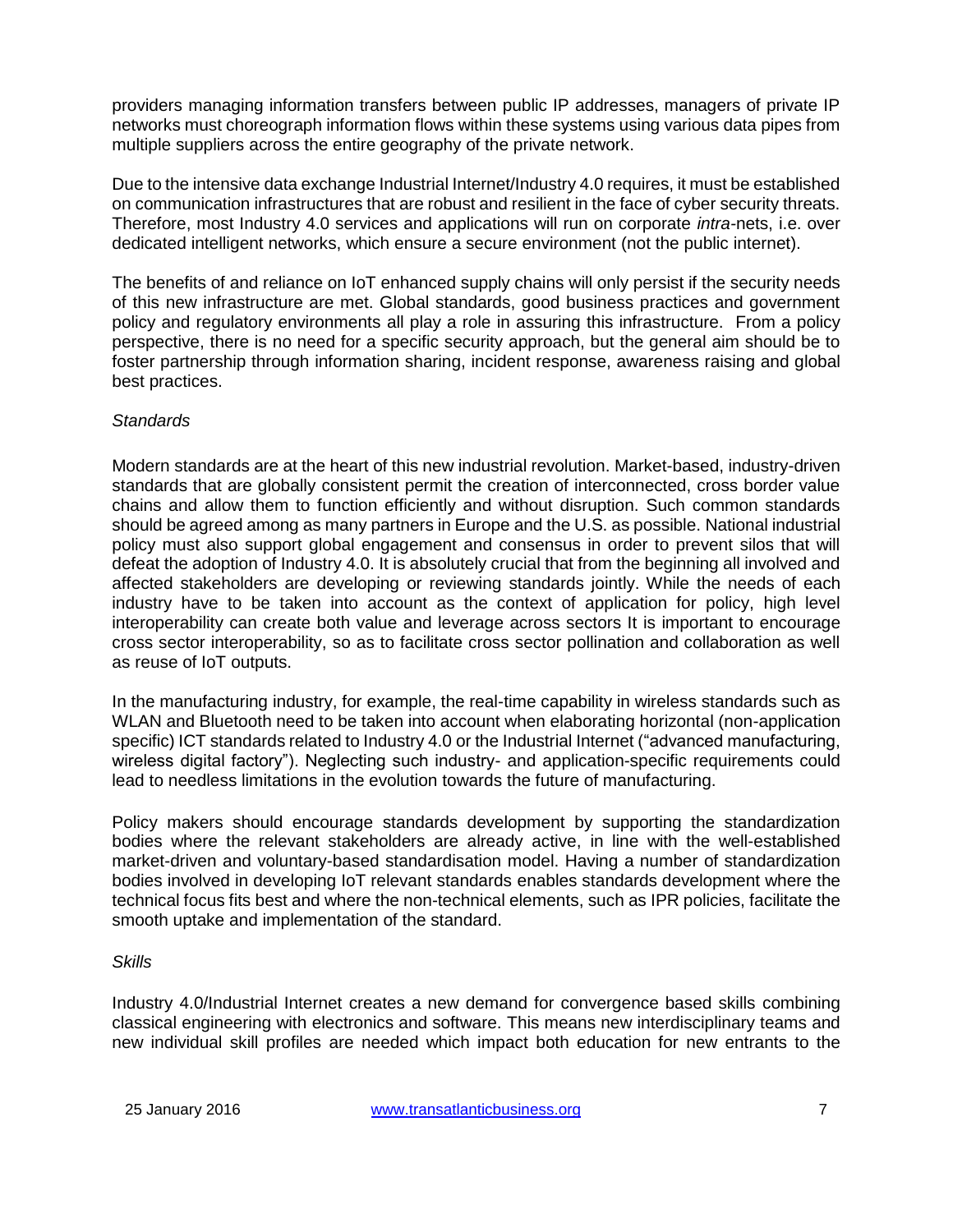workforce as well as up-skilling the existing workforce. A need for recognised certification programmes also emerges. Furthermore, there will be a corresponding need to address skills of regulators to understand and address the needs of Industry 4.0/Industrial Internet products and services as they merge existing product categories.

Entrepreneurs will have to prepare their employees with high responsibility for the revolutionary changes the digitalization of production processes and enterprises will bring to the workforce. Policymakers should work with industry to accompany this development in assisting the industry at the creation of appropriate education and training programmes to ensure the labour force's skillsets are kept up to date, in the context of IoT in particular also looking at the digital skills needs of non-ICT specialists.

### **Conclusion - Policy Recommendations:**

As policy makers tackle these evolving technological trends in the policy sphere, considerations should be made to the following:

- To ensure advances like the Industry 4.0/Industrial Internet- powered by Machine to Machine (M2M) and IoT/WoT/WoS and Communications technology - deliver on expected benefits, governments should promote an enabling public policy environment that does not prevent innovative solutions before their merits can be tested in the marketplace.
- The new European and US rules on Open Internet/Net Neutrality should be implemented in a manner where operators are allowed to secure differentiated quality of services on their networks and to conduct traffic management requirements accordingly, with the objective to support a variety of applications and services for Industrial Internet.
- Continued investment in the EU and U.S. in secure and high-speed performance communication infrastructure is necessary to meet the demands of a digital economy. Governments and regulators should ensure a policy framework based on a light-touch regulatory approach that incentivizes investment in high-speed and ultra-fast communication networks and enables the development of new business models. They should also ensure that sufficient harmonized spectrum resources are made available.
- Laws, policy frameworks and practices should provide for robust and context-appropriate data protection that guarantees the privacy of the citizen without hampering innovation. For example, companies should be aware that when they are collecting personal data from data subjects in the EU, the data protection law of the data subject will apply. Both privacy and security concerns need to be appropriately taken into account in order to provide the needed trust environment with the involvement of all players.
- Sufficient identifying resources must be available (such as IP addresses and resource identifiers) to ensure structural capacity to accommodate newly connected devices.
- M2M/IoT tax burdens should be minimized.